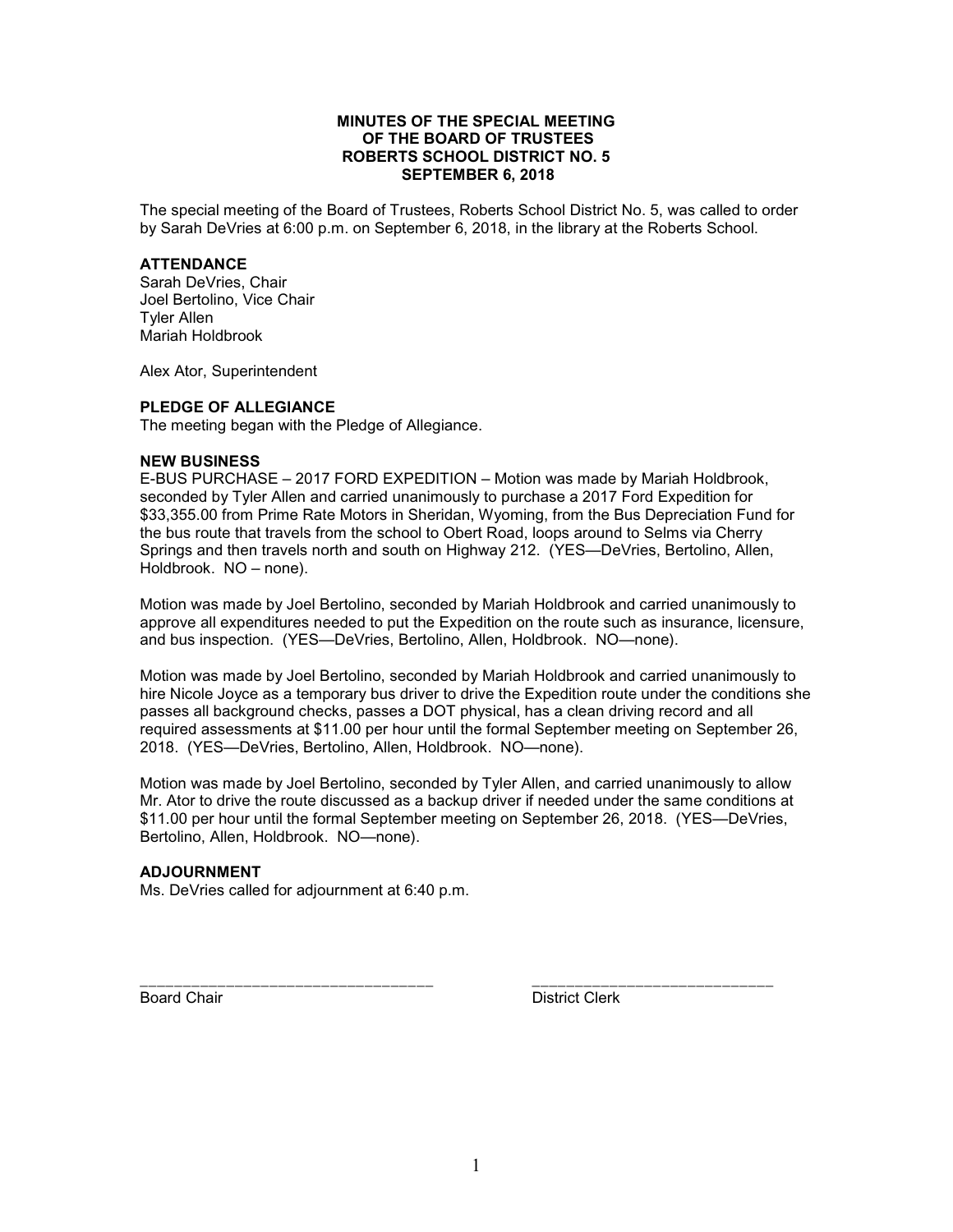## **MINUTES OF THE REGULAR MEETING OF THE BOARD OF TRUSTEES ROBERTS SCHOOL DISTRICT NO. 5 SEPTEMBER 26, 2018**

The regular meeting of the Board of Trustees, Roberts School District No. 5, was called to order by Sarah DeVries at 6:00 p.m. on September 26, 2018, in the library at the Roberts School.

## **ATTENDANCE**

Sarah DeVries, Chair Joel Bertolino, Vice Chair Tyler Allen Mariah Holdbrook

Alex Ator, Superintendent JaLayne Obert, Business Manager/Clerk

## **PLEDGE OF ALLEGIANCE**

The meeting began with the Pledge of Allegiance.

## **MINUTES**

Motion was made by Mariah Holdbrook, seconded by Joel Bertolino and carried unanimously to approve the minutes of the regular meeting August 14, 2018, as presented. (YES—DeVries, Bertolino, Allen, Holdbrook. NO—none).

# **CLAIMS, SEQUENCE, AND VOIDED CHECKS**

Motion was made by Joel Bertolino, seconded by Tyler Allen and carried unanimously to approve warrants 44372-44465 as presented. (YES—DeVries, Bertolino, Allen, Holdbrook. NO—none).

#### **PUBLIC COMMENT**

Betsy Scanlin stated she is running for the state legislature and one of the reasons she is running is because of the cuts being made in education and social services in Montana. She stated schools should be our #1 focus.

# **STAFFING**

RESIGNATION – Mr. Ator stated he received a letter of resignation from John Payovich as high school boys' basketball coach and recommended the resignation be accepted.

Motion was made by Tyler Allen, seconded by Mariah Holdbrook and carried unanimously to accept the letter of resignation from John Payovich as high school boys' basketball coach. (YES—DeVries, Bertolino, Allen, Holdbrook. NO—none).

SUBSTITUTE LIST – Mr. Ator recommended approval of the following substitutes:

Jon Milligan, Bus Driver William Harvison, Bus Driver Randy DeVries, Bus Driver – E Bus only James Sigl, Bus Driver – E-Bus only Alex Ator, Bus Driver – E Bus only Liz Kaufman, Kitchen Terry Bryan, Kitchen Joyce Kober, Classroom Chris DeVries, Classroom Myrna Lastusky, Classroom Tanya Wright, Classroom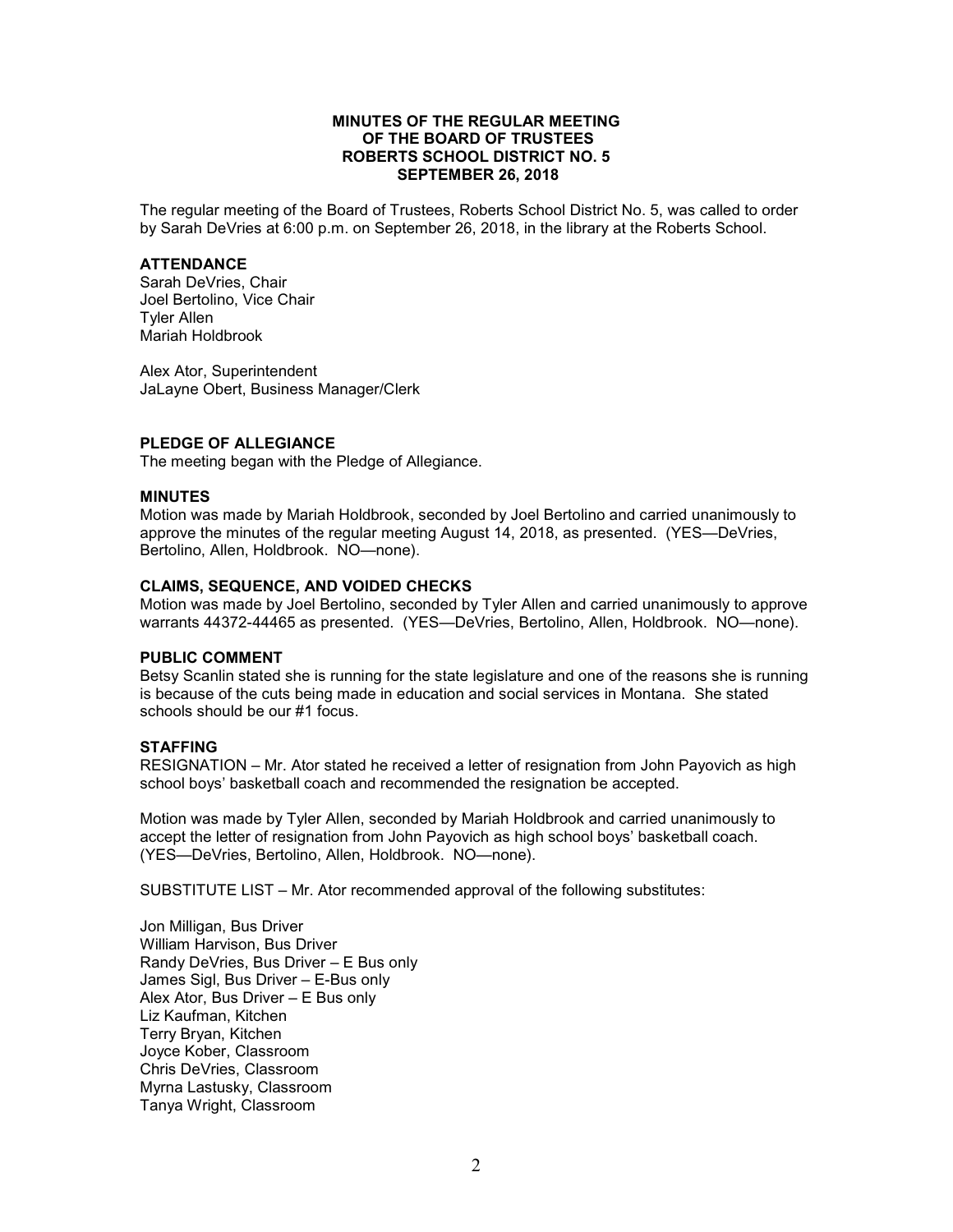Lacy Langager, Classroom Marcia Bickel, Classroom Cathy McGregor, Classroom Ann Conover, Classroom

Motion was made by Joel Bertolino, seconded by Tyler Allen and carried unanimously to approve the substitute list as recommended by the superintendent. (YES—DeVries, Bertolino, Allen, Holdbrook. NO—none).

TITLE I STAFF – Mr. Ator stated our Title I funds have increased this year and he would like to advertise for a part-time teacher and part-time paraprofessional for a one-year period to help with interventions.

The Board agreed Mr. Ator should advertise the positions.

## **NEW BUSINESS**

SCHOOL-WIDE FIELD TRIP – Mr. Ator stated a few years ago we took all the students to Heart Butte and the corn maze as a field trip. He stated these type activities give the older students an opportunity to associate with the younger ones and teachers and he has wanted a chance to do something like this again.

Mr. Ator stated MSU is sponsoring a fun day on November 6 with educational activities and a basketball game at 11:00 a.m. He stated he asked for and received an exemption to allow us to bring the entire school for the day and would like approval to do so.

Motion was made by Mariah Holdbrook, seconded by Tyler Allen and carried unanimously to approve the School-wide Field Trip to MSU on November 6, 2018. (YES—DeVries, Bertolino, Allen, Holdbrook. NO—none).

SPECIAL EDUCATION CO-OP – Mr. Ator asked for approval of a commitment to the special education cooperative.

Motion was made by Joel Bertolino, seconded by Tyler Allen and carried unanimously to approve the following, "After discussion at our board meeting of September 26, 2018, the Board of Trustees for the Roberts School District #5 has agreed to continue membership in the Yellowstone-West/Carbon County Special Services Cooperative for the triennial period as specified under the Cooperative's current Interlocal Agreement. The Board of Trustees has designated Alex Ator, Superintendent, to serve as their representative to the Cooperative Joint Advisory Board." (YES—DeVries, Bertolino, Allen, Holdbrook. NO—none).

REVIEW OF STRATEGIC PLAN – Mr. Ator stated it is time to do the annual review of the Strategic Plan and asked for trustees to participate.

Tyler Allen and Mariah Holdbrook agreed to help with review of the Strategic Plan.

APPOINTMENT OF BOARD MEMBER – Mr. Ator stated Michelle Swansborough has submitted a letter of interest for the vacant seat on the Board and recommended she be appointed at the next meeting as she was unable to attend this meeting.

#### **SUPERINTENDENT'S REPORT**

JUNIOR HIGH FFA – Mr. Ator reported last year Mr. Harvison approached him about taking junior high students on an overnight trip to compete in an FFA contest and he would like to revisit that issue.